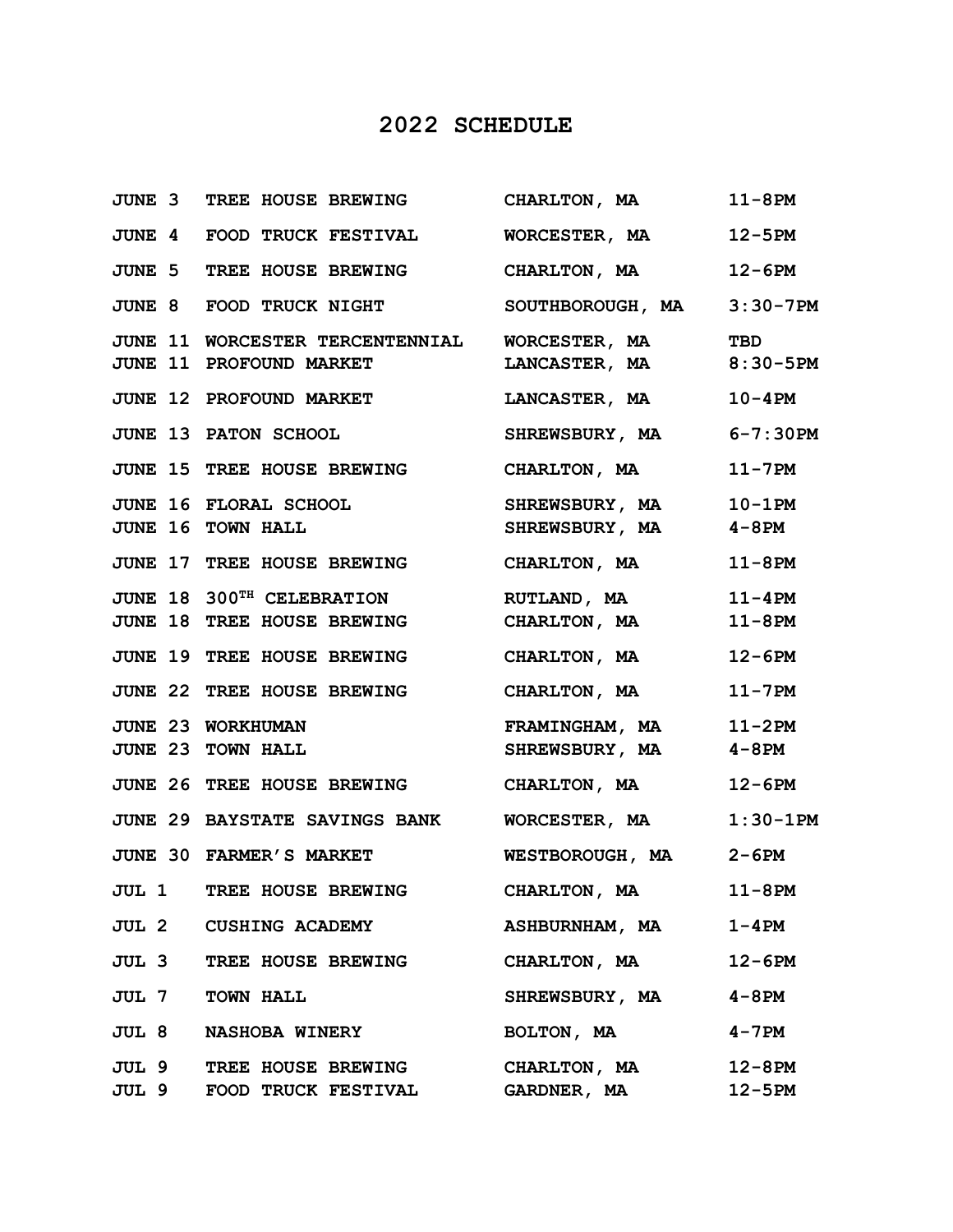|                  |               | <b>JUL 10 OAKHOLM BREWING</b>                  | <b>BROOKFIELD, MA</b>  | 12-6PM                    |
|------------------|---------------|------------------------------------------------|------------------------|---------------------------|
|                  |               | JUL 11-17 BRIMFIELD ANTIQUE SHOW BRIMFIELD, MA |                        | $10 - 4$ PM               |
|                  |               | <b>JUL 20 AVALON APTS</b>                      | <b>MARLBOROUGH, MA</b> | 4-7PM                     |
|                  |               | <b>JUL 21 UNICORR</b>                          | <b>MARLBOROUGH, MA</b> | $11:30-1PM$<br>$6 - 8$ PM |
|                  |               | <b>JUL 22 TREE HOUSE BREWING</b>               | CHARLTON, MA           | $11-8$ PM                 |
|                  |               | <b>JUL 23 TREE HOUSE BREWING</b>               | CHARLTON, MA           | $11-8$ PM                 |
|                  | <b>JUL 27</b> | TREE HOUSE BREWING                             | CHARLTON, MA           | $11-7$ PM                 |
|                  | <b>JUL 28</b> | <b>TOWN HALL</b>                               | <b>SHREWSBURY, MA</b>  | $4 - 8$ PM                |
|                  | <b>JUL 29</b> | TREE HOUSE BREWING                             | CHARLTON, MA           | $11-8$ PM                 |
|                  |               | JUL 30 TREE HOUSE BREWING                      | CHARLTON, MA           | $11-8$ PM                 |
|                  | <b>JUL 31</b> | <b>MILK ROOM</b>                               | RUTLAND, MA            | $12 - 5PM$                |
|                  |               | AUG 3 TREE HOUSE BREWING                       | CHARLTON, MA           | $11 - 7$ PM               |
|                  |               | AUG 4 CONSIGLI CONSTRUCTION                    | MILFORD, MA            | $11:30-1PM$               |
| AUG <sub>5</sub> |               | FOOD TRUCK FESTIVAL                            | SHREWSBURY, MA         | 4-9PM                     |
| AUG <sub>6</sub> |               | TREE HOUSE BREWING                             | CHARLTON, MA           | $12 - 8$ PM               |
|                  |               | AUG 7 TREE HOUSE BREWING                       | CHARLTON, MA           | $12-6PM$                  |
|                  | <b>AUG 10</b> | TREE HOUSE BREWING                             | CHARLTON, MA           | $11 - 7$ PM               |
|                  |               | AUG 11 FARMER'S MARKET                         | WESTBOROUGH, MA        | 2-6PM                     |
|                  | <b>AUG 12</b> | CONSIGLI CONSTRUCTION                          | <b>MILFORD, MA</b>     | $11:30-1PM$               |
| <b>AUG 12</b>    |               | <b>NASHOBA WINERY</b>                          | BOLTON, MA             | $4 - 7$ PM                |
|                  |               | AUG 13 MILK ROOM                               | RUTLAND, MA            | $12 - 8$ PM               |
|                  |               | AUG 13 LIBRARY BLOCK PARTY                     | WORCESTER, MA          | $11-3PM$                  |
|                  |               | AUG 17 TREE HOUSE BREWING                      | CHARLTON, MA           | $11 - 7$ PM               |
|                  |               | AUG 18 FARMER'S MARKET                         | WESTBOROUGH, MA        | $2 - 6PM$                 |
|                  |               | AUG 19 TREE HOUSE BREWING                      | CHARLTON, MA           | $11-8$ PM                 |
|                  |               | AUG 20 TREE HOUSE BREWING                      | CHARLTON, MA           | $11 - 7$ PM               |
|                  |               | <b>AUG 20 PRIVATE EVENT</b>                    | CHICOPEE, MA           | $8-10$ PM                 |
|                  |               | AUG 25 TOWN HALL                               | SHREWSBURY, MA         | 4-8PM                     |
|                  |               | AUG 26 TREE HOUSE BREWING CHARLTON, MA         |                        | $11-8$ PM                 |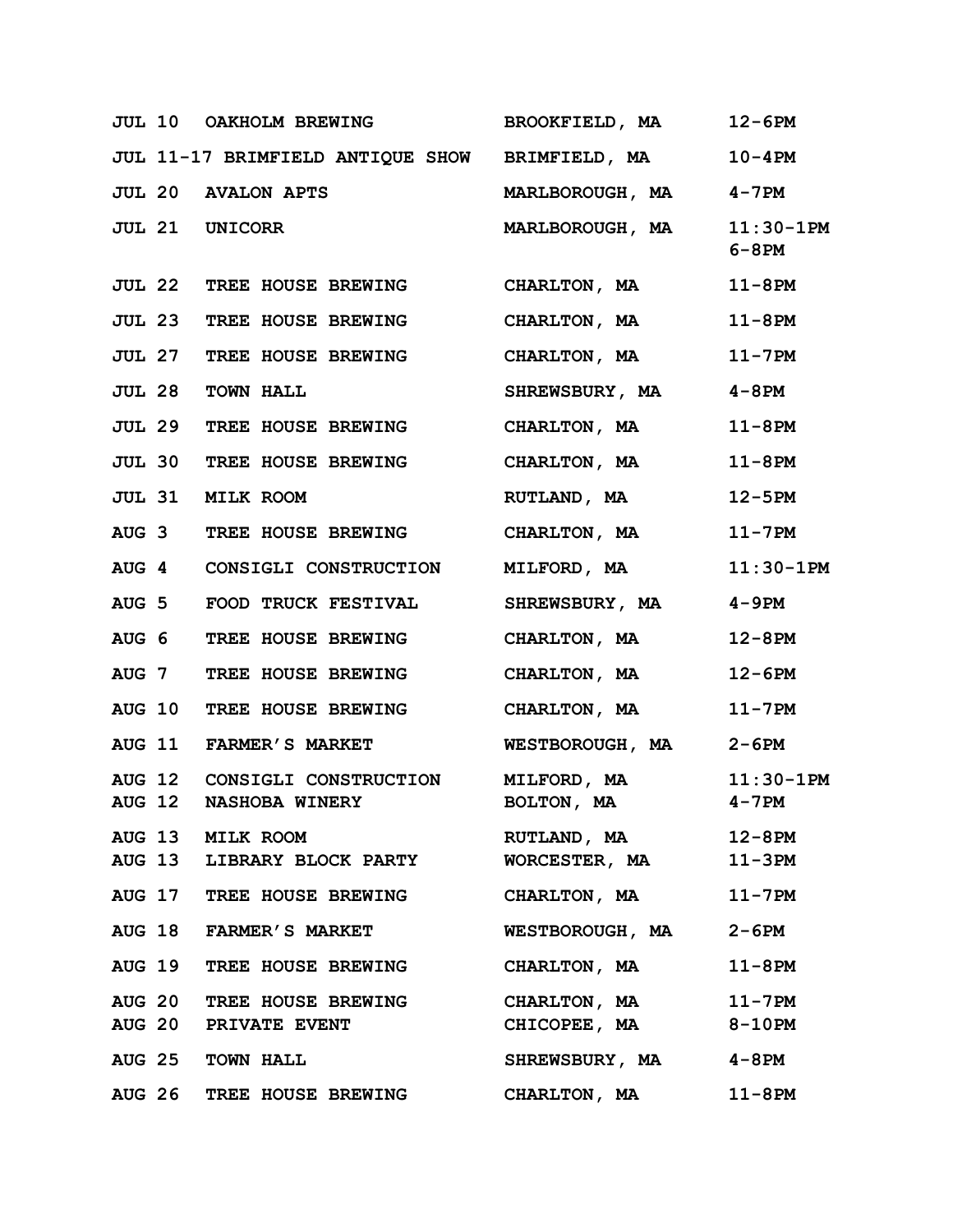|               | AUG 27 BLOCK PARTY/FIREWORKS TYNGSBOROUGH, MA      |                        | 11AM        |
|---------------|----------------------------------------------------|------------------------|-------------|
|               | SEP 1 FARMER' MARKET WESTBOROUGH, MA 2-6PM         |                        |             |
|               | SEP 2 VANDERVALK WINERY MENDON, MA                 |                        | $5-9PM$     |
|               | SEP 4 TREE HOUSE BREWING CHARLTON, MA              |                        | $12-6PM$    |
|               | SEP 5-11 BRIMFIELD ANTIQUE SHOW BRIMFIELD, MA      |                        | $10 - 4$ PM |
|               | SEP 9 TREE HOUSE BREWING CHARLTON, MA              |                        | $11-8PM$    |
|               | SEP 10 POLAR PARK FESTIVAL                         | WORCESTER, MA          | 5-9PM       |
|               | SEP 15 TOWN HALL                                   | SHREWSBURY, MA 4-8PM   |             |
|               | SEP 17 TREE HOUSE BREWING CHARLTON, MA 11-8PM      |                        |             |
|               | SEP 18 FOOD TRUCK FESTIVAL MARLBOROUGH, MA 12-5PM  |                        |             |
|               | SEP 18 StART on the Street WORCESTER, MA           |                        | $11-6PM$    |
|               | SEP 22 TOWN HALL                                   | SHREWSBURY, MA 4-8PM   |             |
|               | SEP 24 PROFOUND MARKET                             | LANCASTER, MA 8:30-5PM |             |
| <b>SEP 24</b> | FOOD TRUCK FESTIVAL SALEM, MA                      |                        | $11-6PM$    |
|               | SEP 25 PROFOUND MARKET LANCASTER, MA 10-4PM        |                        |             |
| <b>SEP 25</b> | FOOD TRUCK FESTIVAL SALEM, MA                      |                        | $11-6PM$    |
|               | SEP 28 TREE HOUSE BREWING CHARLTON, MA             |                        | $11-8$ PM   |
|               | SEP 29 TOWN HALL                                   | SHREWSBURY, MA 4-8PM   |             |
|               | SEP 30 TREE HOUSE BREWING CHARLTON, MA             |                        | $11-8$ PM   |
|               | OCT 1 TREE HOUSE BREWING                           | CHARLTON, MA           | $11-8PM$    |
|               | OCT 2 TREE HOUSE BREWING CHARLTON, MA              |                        | $12 - 6PM$  |
|               | OCT 6 FARMER'S MARKET                              | WESTBOROUGH, MA 2-6PM  |             |
|               | OCT 8 PRIVATE EVENT                                | UXBRIDGE, MA           | $10-12AM$   |
|               | OCT 9 TREE HOUSE BREWING CHARLTON, MA              |                        | $12 - 7$ PM |
|               | OCT 13 TOWN HALL                                   | SHREWSBURY, MA 4-7PM   |             |
|               | OCT 14 TREE HOUSE BREWING                          | CHARLTON, MA           | $11-8$ PM   |
|               | OCT 15 FOOD TRUCK FESTIVAL                         | NEWPORT, RI            | $12 - 5PM$  |
|               | OCT 22 CRANBERRY FEST<br><b>@VANDERVALK WINERY</b> | MENDON, MA             | $12 - 4$ PM |
|               | OCT 27 TOWN HALL                                   | SHREWSBURY, MA 4-7PM   |             |
|               |                                                    |                        |             |